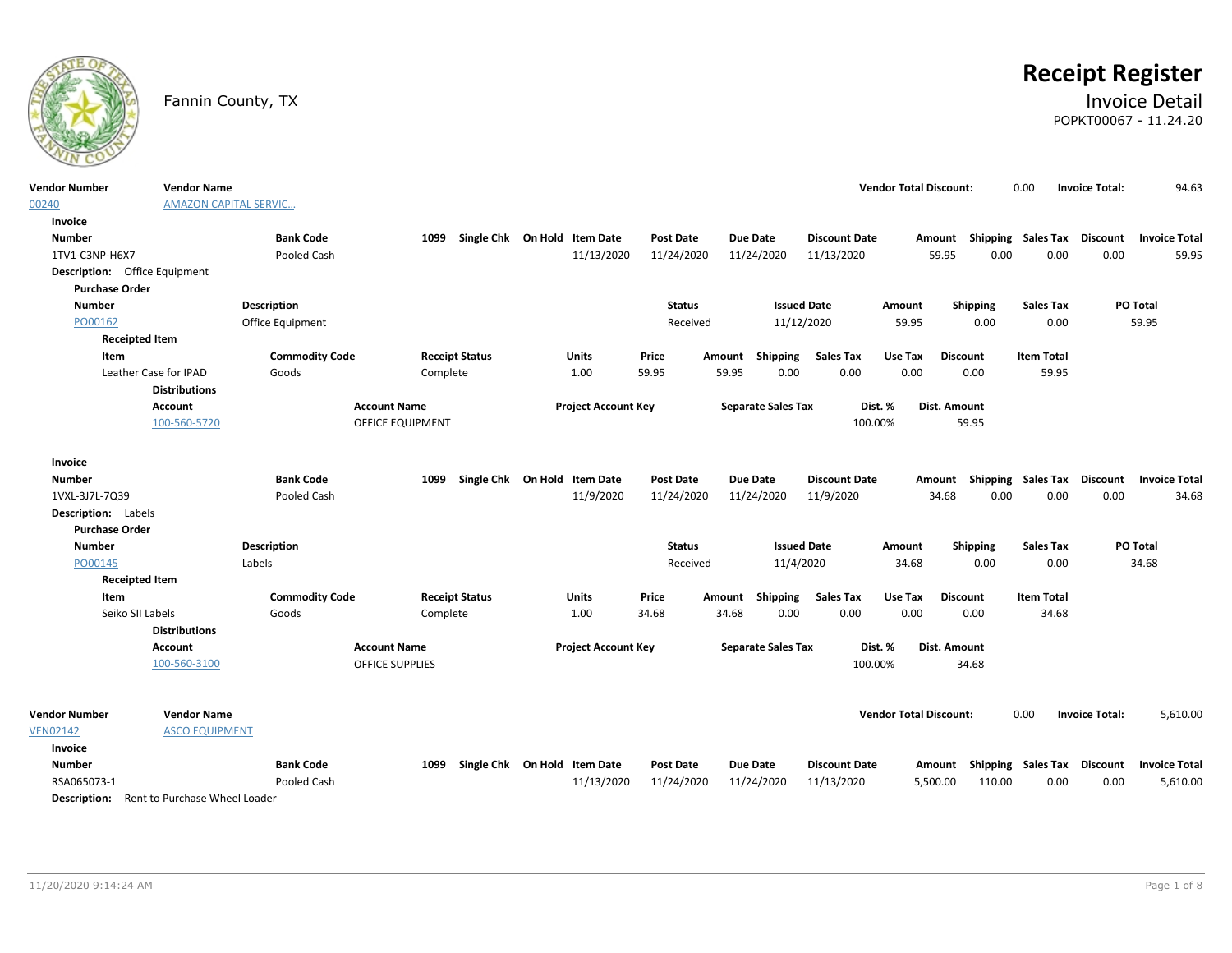| <b>Purchase Order</b> |                                          |                               |                            |                              |                           |                                         |                               |                                      |                                   |
|-----------------------|------------------------------------------|-------------------------------|----------------------------|------------------------------|---------------------------|-----------------------------------------|-------------------------------|--------------------------------------|-----------------------------------|
| <b>Number</b>         |                                          | <b>Description</b>            |                            |                              | <b>Status</b>             | <b>Issued Date</b>                      | Amount                        | <b>Shipping</b><br><b>Sales Tax</b>  | PO Total                          |
| PO00120               |                                          | Rent to Purchase Wheel Loader |                            |                              | <b>Partially Received</b> | 10/27/2020                              | 5,500.00                      | 110.00<br>0.00                       | 5,610.00                          |
|                       | <b>Receipted Item</b>                    |                               |                            |                              |                           |                                         |                               |                                      |                                   |
| Item                  |                                          | <b>Commodity Code</b>         | <b>Receipt Status</b>      | <b>Units</b>                 | Price<br>Amount           | Shipping<br><b>Sales Tax</b>            | Use Tax                       | <b>Discount</b><br><b>Item Total</b> |                                   |
| Rental                |                                          | Goods                         | Partially Received         | 1.00                         | 5,500.00<br>5,500.00      | 0.00<br>110.00                          | 0.00                          | 0.00<br>5,610.00                     |                                   |
|                       | <b>Distributions</b>                     |                               |                            |                              |                           |                                         |                               |                                      |                                   |
|                       | <b>Account</b>                           | <b>Account Name</b>           |                            | <b>Project Account Key</b>   |                           | <b>Separate Sales Tax</b>               | Dist. %<br>Dist. Amount       |                                      |                                   |
|                       | 220-622-4600                             |                               | EQUIPMENT RENTAL/LEASE     |                              |                           |                                         | 100.00%                       | 5,610.00                             |                                   |
| <b>Vendor Number</b>  | <b>Vendor Name</b>                       |                               |                            |                              |                           |                                         | <b>Vendor Total Discount:</b> | 0.00                                 | 1,200.00<br><b>Invoice Total:</b> |
| <b>VEN02202</b>       | Ashmore, Cindy                           |                               |                            |                              |                           |                                         |                               |                                      |                                   |
| Invoice               |                                          |                               |                            |                              |                           |                                         |                               |                                      |                                   |
| <b>Number</b>         |                                          | <b>Bank Code</b>              | 1099                       | Single Chk On Hold Item Date | Post Date                 | <b>Due Date</b><br><b>Discount Date</b> | Amount                        | Shipping Sales Tax Discount          | <b>Invoice Total</b>              |
| 1120                  |                                          | Pooled Cash                   | <b>V</b>                   | 11/19/2020                   | 11/24/2020                | 11/19/2020<br>11/24/2020                | 1,200.00                      | 0.00<br>0.00                         | 0.00<br>1,200.00                  |
|                       | <b>Description:</b> Cleaning at Majestic |                               |                            |                              |                           |                                         |                               |                                      |                                   |
| <b>Purchase Order</b> |                                          |                               |                            |                              |                           |                                         |                               |                                      |                                   |
| <b>Number</b>         |                                          | <b>Description</b>            |                            |                              | <b>Status</b>             | <b>Issued Date</b>                      | Amount                        | <b>Shipping</b><br><b>Sales Tax</b>  | <b>PO Total</b>                   |
| PO00172               |                                          | <b>Cleaning at Majestic</b>   |                            |                              | Received                  | 11/19/2020                              | 1,200.00                      | 0.00<br>0.00                         | 1,200.00                          |
|                       | <b>Receipted Item</b>                    |                               |                            |                              |                           |                                         |                               |                                      |                                   |
| Item                  |                                          | <b>Commodity Code</b>         | <b>Receipt Status</b>      | Units                        | Price<br>Amount           | Shipping<br><b>Sales Tax</b>            | Use Tax                       | <b>Discount</b><br><b>Item Total</b> |                                   |
|                       | 12 hours heavy cleaning                  | Goods                         | Complete                   | 12.00                        | 1,200.00<br>100.00        | 0.00<br>0.00                            | 0.00                          | 0.00<br>1,200.00                     |                                   |
|                       | <b>Distributions</b>                     |                               |                            |                              |                           |                                         |                               |                                      |                                   |
|                       | <b>Account</b>                           | <b>Account Name</b>           |                            | <b>Project Account Key</b>   |                           | <b>Separate Sales Tax</b>               | Dist. %<br>Dist. Amount       |                                      |                                   |
|                       | 413-413-3970                             |                               | <b>SANITIZING SUPPLIES</b> |                              |                           |                                         | 100.00%                       | 1,200.00                             |                                   |
| <b>Vendor Number</b>  | <b>Vendor Name</b>                       |                               |                            |                              |                           |                                         | <b>Vendor Total Discount:</b> | 0.00                                 | 775.62<br><b>Invoice Total:</b>   |
| 00216                 | <b>OFFICE DEPOT</b>                      |                               |                            |                              |                           |                                         |                               |                                      |                                   |
| Invoice               |                                          |                               |                            |                              |                           |                                         |                               |                                      |                                   |
| <b>Number</b>         |                                          | <b>Bank Code</b>              | 1099                       | Single Chk On Hold Item Date | <b>Post Date</b>          | <b>Due Date</b><br><b>Discount Date</b> | Amount                        | Shipping Sales Tax                   | Discount<br><b>Invoice Total</b>  |
| 135914141001          |                                          | Pooled Cash                   |                            | 11/12/2020                   | 11/24/2020                | 11/24/2020<br>11/12/2020                | 139.20                        | 0.00<br>0.00                         | 139.20<br>0.00                    |
| Description: Toner    |                                          |                               |                            |                              |                           |                                         |                               |                                      |                                   |
| <b>Purchase Order</b> |                                          |                               |                            |                              |                           |                                         |                               |                                      |                                   |
| <b>Number</b>         |                                          | Description                   |                            |                              | <b>Status</b>             | <b>Issued Date</b>                      | Amount                        | Shipping<br><b>Sales Tax</b>         | PO Total                          |
| PO00074               |                                          | Toner                         |                            |                              | Received                  | 10/9/2020                               | 139.20                        | 0.00<br>0.00                         | 139.20                            |
|                       | <b>Receipted Item</b>                    |                               |                            |                              |                           |                                         |                               |                                      |                                   |
| Item                  |                                          | <b>Commodity Code</b>         | <b>Receipt Status</b>      | Units                        | Price<br>Amount           | <b>Sales Tax</b><br>Shipping            | Use Tax                       | <b>Discount</b><br><b>Item Total</b> |                                   |
| 508A                  |                                          | Goods                         | Complete                   | 1.00                         | 139.20<br>139.20          | 0.00<br>0.00                            | 0.00                          | 0.00<br>139.20                       |                                   |
|                       | <b>Distributions</b>                     |                               |                            |                              |                           |                                         |                               |                                      |                                   |
|                       | <b>Account</b>                           | <b>Account Name</b>           |                            | <b>Project Account Key</b>   |                           | <b>Separate Sales Tax</b>               | Dist. %<br>Dist. Amount       |                                      |                                   |
|                       | 100-475-3100                             | <b>OFFICE SUPPLIES</b>        |                            |                              |                           |                                         | 100.00%                       | 139.20                               |                                   |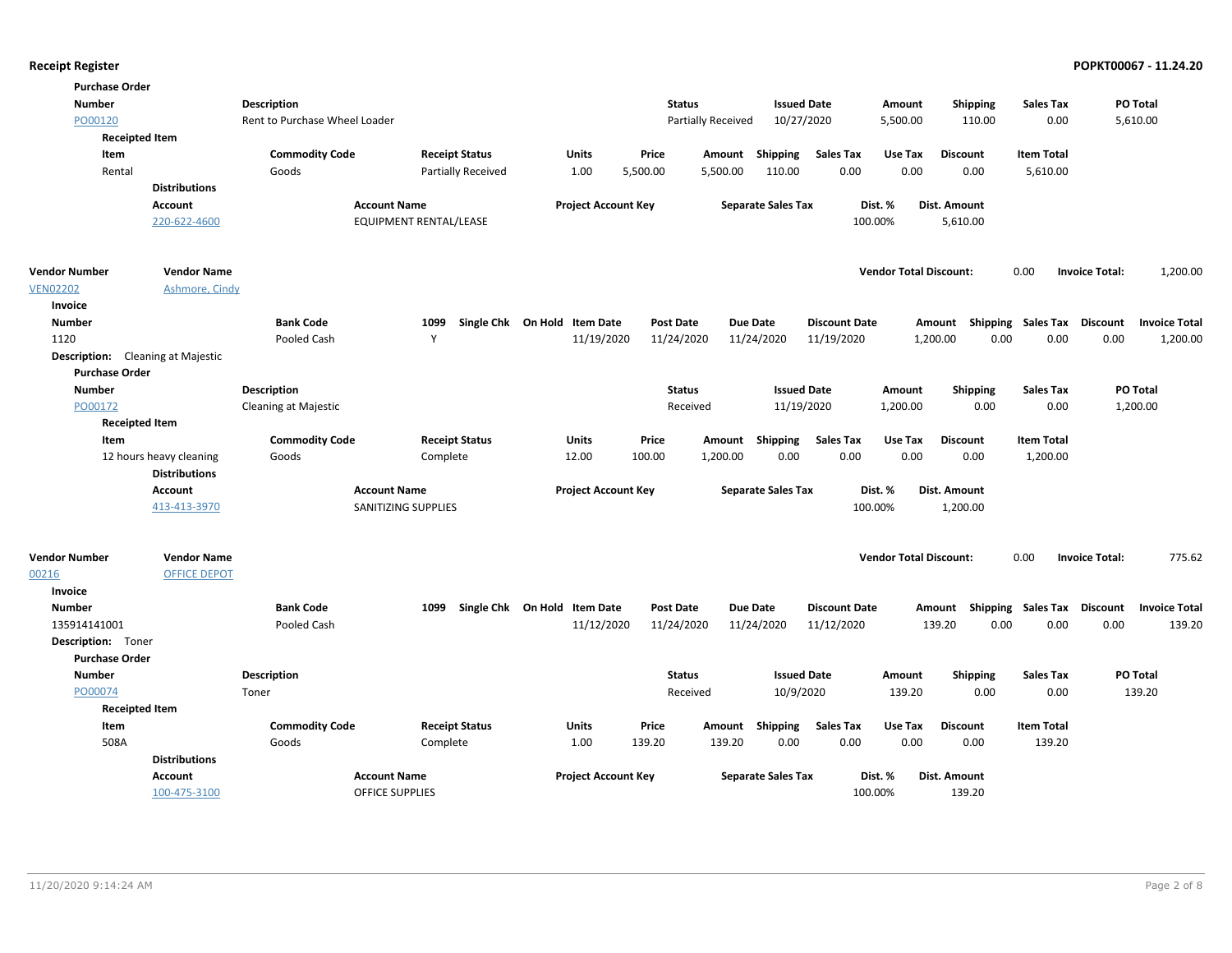| Invoice                             |                       |                                |                        |                                      |                            |                  |        |                           |                          |                 |                                    |                   |      |                                                  |
|-------------------------------------|-----------------------|--------------------------------|------------------------|--------------------------------------|----------------------------|------------------|--------|---------------------------|--------------------------|-----------------|------------------------------------|-------------------|------|--------------------------------------------------|
| Number                              |                       | <b>Bank Code</b>               |                        | 1099<br>Single Chk On Hold Item Date |                            | <b>Post Date</b> |        | <b>Due Date</b>           | <b>Discount Date</b>     |                 | Amount Shipping Sales Tax Discount |                   |      | <b>Invoice Total</b>                             |
| 135946162001                        |                       | Pooled Cash                    |                        |                                      | 11/13/2020                 | 11/24/2020       |        | 11/24/2020                | 11/13/2020               |                 | 0.00<br>66.13                      | 0.00              | 0.00 | 66.13                                            |
| Description: Office Supplies        |                       |                                |                        |                                      |                            |                  |        |                           |                          |                 |                                    |                   |      |                                                  |
| <b>Purchase Order</b>               |                       |                                |                        |                                      |                            |                  |        |                           |                          |                 |                                    |                   |      |                                                  |
| <b>Number</b>                       |                       | <b>Description</b>             |                        |                                      |                            | <b>Status</b>    |        | <b>Issued Date</b>        |                          | Amount          | <b>Shipping</b>                    | <b>Sales Tax</b>  |      | PO Total                                         |
| PO00157                             |                       | <b>Office Supplies</b>         |                        |                                      |                            | Received         |        | 11/9/2020                 |                          | 66.13           | 0.00                               | 0.00              |      | 66.13                                            |
|                                     | <b>Receipted Item</b> |                                |                        |                                      |                            |                  |        |                           |                          |                 |                                    |                   |      |                                                  |
| Item                                |                       | <b>Commodity Code</b>          |                        | <b>Receipt Status</b>                | <b>Units</b>               | Price            | Amount | Shipping                  | Sales Tax                | Use Tax         | <b>Discount</b>                    | <b>Item Total</b> |      |                                                  |
| <b>AA Batteries</b>                 |                       | Goods                          |                        | Complete                             | 1.00                       | 20.26            | 20.26  | 0.00                      | 0.00                     | 0.00            | 0.00                               | 20.26             |      |                                                  |
|                                     | <b>Distributions</b>  |                                |                        |                                      |                            |                  |        |                           |                          |                 |                                    |                   |      |                                                  |
|                                     | <b>Account</b>        |                                | <b>Account Name</b>    |                                      | <b>Project Account Key</b> |                  |        | <b>Separate Sales Tax</b> |                          | Dist. %         | Dist. Amount                       |                   |      |                                                  |
|                                     | 100-645-3100          |                                | <b>OFFICE SUPPLIES</b> |                                      |                            |                  |        |                           |                          | 100.00%         | 20.26                              |                   |      |                                                  |
|                                     | <b>Receipted Item</b> |                                |                        |                                      |                            |                  |        |                           |                          |                 |                                    |                   |      |                                                  |
| Item                                |                       | <b>Commodity Code</b>          |                        | <b>Receipt Status</b>                | Units                      | Price            |        | Amount Shipping           | Sales Tax                | Use Tax         | <b>Discount</b>                    | <b>Item Total</b> |      |                                                  |
| Chair Mat                           |                       | Goods                          |                        | Complete                             | 1.00                       | 26.24            | 26.24  | 0.00                      | 0.00                     | 0.00            | 0.00                               | 26.24             |      |                                                  |
|                                     | <b>Distributions</b>  |                                |                        |                                      |                            |                  |        |                           |                          |                 |                                    |                   |      |                                                  |
|                                     | <b>Account</b>        |                                | <b>Account Name</b>    |                                      | <b>Project Account Key</b> |                  |        | <b>Separate Sales Tax</b> |                          | Dist. %         | Dist. Amount                       |                   |      |                                                  |
|                                     | 100-645-3100          |                                | <b>OFFICE SUPPLIES</b> |                                      |                            |                  |        |                           |                          | 100.00%         | 26.24                              |                   |      |                                                  |
|                                     | <b>Receipted Item</b> |                                |                        |                                      |                            |                  |        |                           |                          |                 |                                    |                   |      |                                                  |
| Item                                |                       | <b>Commodity Code</b>          |                        | <b>Receipt Status</b>                | <b>Units</b>               | Price            | Amount | <b>Shipping</b>           | <b>Sales Tax</b>         | Use Tax         | <b>Discount</b>                    | <b>Item Total</b> |      |                                                  |
| Highlighters                        |                       | Goods                          |                        | Complete                             | 1.00                       | 2.44             | 2.44   | 0.00                      | 0.00                     | 0.00            | 0.00                               | 2.44              |      |                                                  |
|                                     | <b>Distributions</b>  |                                |                        |                                      |                            |                  |        |                           |                          |                 |                                    |                   |      |                                                  |
|                                     | Account               |                                | <b>Account Name</b>    |                                      | <b>Project Account Key</b> |                  |        | <b>Separate Sales Tax</b> |                          | Dist. %         | Dist. Amount                       |                   |      |                                                  |
|                                     | 100-645-3100          |                                | OFFICE SUPPLIES        |                                      |                            |                  |        |                           |                          | 100.00%         | 2.44                               |                   |      |                                                  |
| Item                                | <b>Receipted Item</b> |                                |                        | <b>Receipt Status</b>                | <b>Units</b>               |                  |        |                           |                          |                 | <b>Discount</b>                    | <b>Item Total</b> |      |                                                  |
|                                     |                       | <b>Commodity Code</b><br>Goods |                        | Complete                             | 1.00                       | Price<br>12.80   | 12.80  | Amount Shipping<br>0.00   | <b>Sales Tax</b><br>0.00 | Use Tax<br>0.00 | 0.00                               | 12.80             |      |                                                  |
| Notepads                            | <b>Distributions</b>  |                                |                        |                                      |                            |                  |        |                           |                          |                 |                                    |                   |      |                                                  |
|                                     | <b>Account</b>        |                                | <b>Account Name</b>    |                                      | <b>Project Account Key</b> |                  |        | <b>Separate Sales Tax</b> |                          | Dist. %         | Dist. Amount                       |                   |      |                                                  |
|                                     | 100-645-3100          |                                | OFFICE SUPPLIES        |                                      |                            |                  |        |                           |                          | 100.00%         | 12.80                              |                   |      |                                                  |
|                                     | <b>Receipted Item</b> |                                |                        |                                      |                            |                  |        |                           |                          |                 |                                    |                   |      |                                                  |
| Item                                |                       | <b>Commodity Code</b>          |                        | <b>Receipt Status</b>                | <b>Units</b>               | Price            |        | Amount Shipping           | <b>Sales Tax</b>         | Use Tax         | <b>Discount</b>                    | <b>Item Total</b> |      |                                                  |
| Post its                            |                       | Goods                          |                        | Complete                             | 1.00                       | 4.39             | 4.39   | 0.00                      | 0.00                     | 0.00            | 0.00                               | 4.39              |      |                                                  |
|                                     | <b>Distributions</b>  |                                |                        |                                      |                            |                  |        |                           |                          |                 |                                    |                   |      |                                                  |
|                                     | <b>Account</b>        |                                | <b>Account Name</b>    |                                      | <b>Project Account Key</b> |                  |        | <b>Separate Sales Tax</b> |                          | Dist. %         | <b>Dist. Amount</b>                |                   |      |                                                  |
|                                     | 100-645-3100          |                                | OFFICE SUPPLIES        |                                      |                            |                  |        |                           |                          | 100.00%         | 4.39                               |                   |      |                                                  |
|                                     |                       |                                |                        |                                      |                            |                  |        |                           |                          |                 |                                    |                   |      |                                                  |
| Invoice                             |                       |                                |                        |                                      |                            |                  |        |                           |                          |                 |                                    |                   |      |                                                  |
| Number                              |                       | <b>Bank Code</b>               |                        | 1099 Single Chk On Hold Item Date    |                            | <b>Post Date</b> |        | <b>Due Date</b>           | <b>Discount Date</b>     |                 |                                    |                   |      | Amount Shipping Sales Tax Discount Invoice Total |
| 135997782001                        |                       | Pooled Cash                    |                        |                                      | 11/11/2020                 | 11/24/2020       |        | 11/24/2020                | 11/11/2020               |                 | 211.98<br>0.00                     | 0.00              | 0.00 | 211.98                                           |
| <b>Description:</b> Office Supplies |                       |                                |                        |                                      |                            |                  |        |                           |                          |                 |                                    |                   |      |                                                  |
| <b>Purchase Order</b>               |                       |                                |                        |                                      |                            |                  |        |                           |                          |                 |                                    |                   |      |                                                  |
| <b>Number</b>                       |                       | <b>Description</b>             |                        |                                      |                            | <b>Status</b>    |        | <b>Issued Date</b>        |                          | Amount          | <b>Shipping</b>                    | <b>Sales Tax</b>  |      | PO Total                                         |
| PO00153                             |                       | <b>Office Supplies</b>         |                        |                                      |                            | Received         |        | 11/9/2020                 |                          | 211.98          | 0.00                               | 0.00              |      | 211.98                                           |
|                                     |                       |                                |                        |                                      |                            |                  |        |                           |                          |                 |                                    |                   |      |                                                  |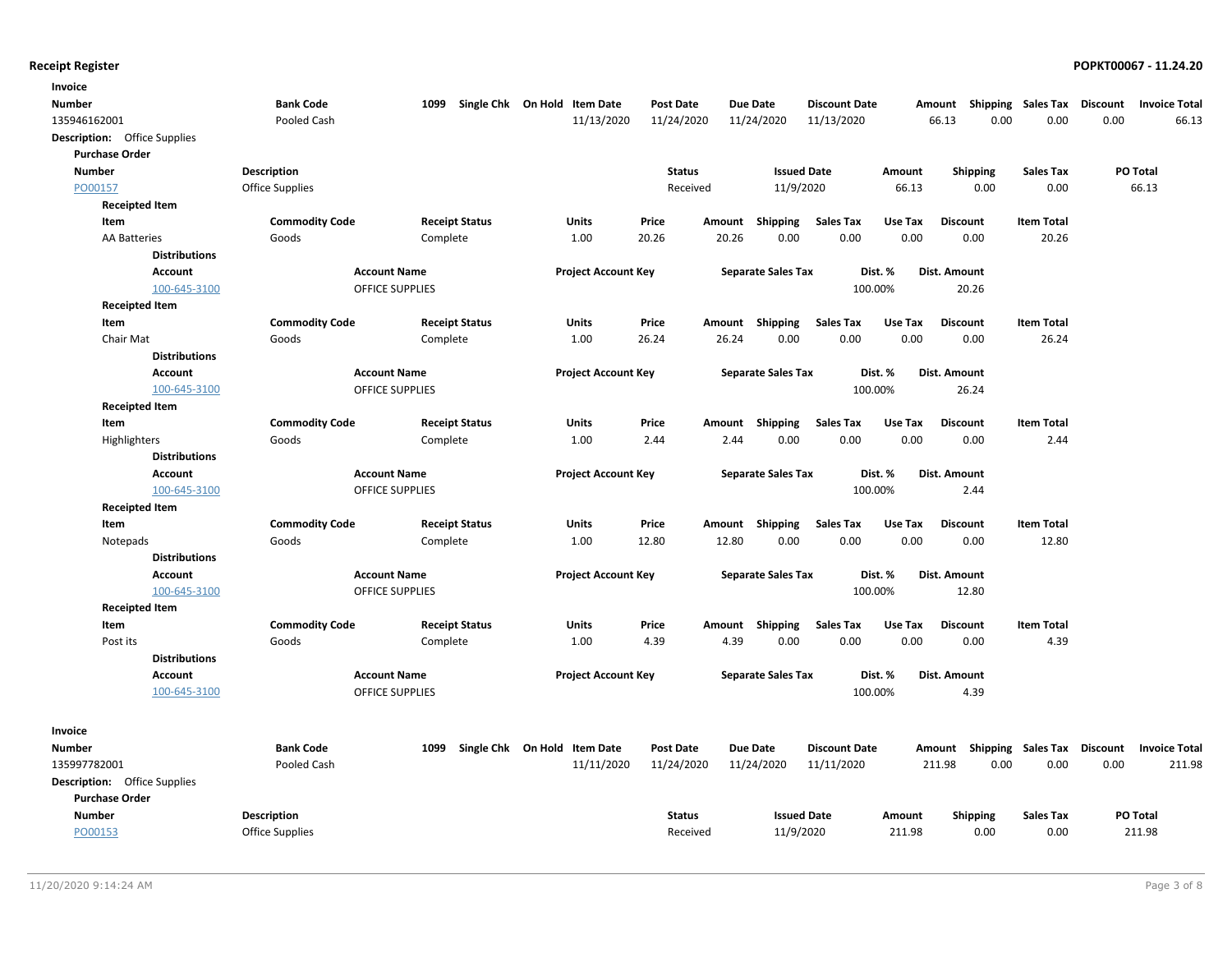| <b>Commodity Code</b><br><b>Item Total</b><br>Item<br><b>Receipt Status</b><br><b>Units</b><br>Price<br>Amount Shipping<br><b>Sales Tax</b><br>Use Tax<br><b>Discount</b><br>211.98<br>0.00<br>211.98<br><b>HP</b> Toner<br>Goods<br>Complete<br>1.00<br>211.98<br>0.00<br>0.00<br>0.00<br><b>Distributions</b><br>Account<br><b>Account Name</b><br><b>Project Account Key</b><br><b>Separate Sales Tax</b><br>Dist. %<br>Dist. Amount<br><b>OFFICE SUPPLIES</b><br>100-590-3100<br>100.00%<br>211.98<br>Invoice<br><b>Bank Code</b><br>1099<br>Single Chk On Hold Item Date<br><b>Post Date</b><br><b>Due Date</b><br><b>Discount Date</b><br><b>Shipping Sales Tax</b><br>Discount<br><b>Invoice Total</b><br>Number<br>Amount<br>94.89<br>0.00<br>0.00<br>0.00<br>94.89<br>135999016001<br>Pooled Cash<br>11/12/2020<br>11/24/2020<br>11/24/2020<br>11/12/2020<br><b>Description:</b> Office Supplies<br><b>Purchase Order</b><br><b>Description</b><br><b>Status</b><br><b>Issued Date</b><br><b>Sales Tax</b><br>PO Total<br><b>Number</b><br>Amount<br><b>Shipping</b><br>Received<br>11/9/2020<br>0.00<br>94.89<br>PO00153<br>Office Supplies<br>94.89<br>0.00<br><b>Receipted Item</b><br>Price<br><b>Sales Tax</b><br><b>Item Total</b><br><b>Commodity Code</b><br><b>Receipt Status</b><br>Units<br>Shipping<br>Use Tax<br><b>Discount</b><br>Item<br>Amount<br><b>Bic White Out</b><br>Complete<br>1.00<br>6.68<br>6.68<br>0.00<br>0.00<br>0.00<br>0.00<br>6.68<br>Goods<br><b>Distributions</b><br><b>Account Name</b><br><b>Project Account Key</b><br><b>Separate Sales Tax</b><br>Dist. %<br>Dist. Amount<br><b>Account</b><br>100-590-3100<br><b>OFFICE SUPPLIES</b><br>100.00%<br>6.68<br><b>Receipted Item</b><br><b>Sales Tax</b><br>Item<br><b>Commodity Code</b><br><b>Receipt Status</b><br>Units<br>Price<br>Shipping<br>Use Tax<br><b>Discount</b><br><b>Item Total</b><br>Amount<br>11.99<br>0.00<br>0.00<br>0.00<br>Desk Calendar<br>Goods<br>Complete<br>1.00<br>11.99<br>0.00<br>11.99<br><b>Distributions</b><br><b>Account Name</b><br><b>Project Account Key</b><br><b>Separate Sales Tax</b><br>Dist. %<br><b>Dist. Amount</b><br><b>Account</b><br>100-590-3100<br><b>OFFICE SUPPLIES</b><br>100.00%<br>11.99<br><b>Receipted Item</b><br><b>Commodity Code</b><br><b>Item Total</b><br>Item<br><b>Receipt Status</b><br>Units<br>Price<br>Shipping<br><b>Sales Tax</b><br>Use Tax<br><b>Discount</b><br>Amount<br>5.61<br>0.00<br>0.00<br>0.00<br><b>Sticky Notes</b><br>Goods<br>Complete<br>1.00<br>5.61<br>0.00<br>5.61<br><b>Distributions</b><br>Dist. %<br><b>Account Name</b><br><b>Project Account Key</b><br><b>Separate Sales Tax</b><br><b>Dist. Amount</b><br><b>Account</b><br>100.00%<br>100-590-3100<br><b>OFFICE SUPPLIES</b><br>5.61<br><b>Receipted Item</b><br><b>Commodity Code</b><br>Shipping<br><b>Sales Tax</b><br><b>Item Total</b><br>Item<br><b>Receipt Status</b><br><b>Units</b><br>Price<br>Use Tax<br><b>Discount</b><br>Amount<br>0.00<br>Goods<br>1.00<br>8.24<br>8.24<br>0.00<br>0.00<br>0.00<br>8.24<br><b>Sticky Notes</b><br>Complete<br><b>Distributions</b><br><b>Account Name</b><br><b>Project Account Key</b><br><b>Separate Sales Tax</b><br>Dist. %<br>Dist. Amount<br>Account<br>100-590-3100<br>100.00%<br>OFFICE SUPPLIES<br>8.24<br><b>Receipted Item</b><br><b>Commodity Code</b><br><b>Receipt Status</b><br>Amount Shipping<br><b>Sales Tax</b><br>Use Tax<br><b>Discount</b><br><b>Item Total</b><br>Item<br>Units<br>Price<br>Week at a Glance<br>3.00<br>62.37<br>0.00<br>0.00<br>0.00<br>0.00<br>62.37<br>Goods<br>Complete<br>20.79<br><b>Distributions</b><br><b>Account</b><br><b>Account Name</b><br><b>Project Account Key</b><br><b>Separate Sales Tax</b><br>Dist. %<br>Dist. Amount<br>100-590-3100<br>OFFICE SUPPLIES<br>100.00%<br>62.37 | <b>Receipted Item</b> |  |  |  |  |  |  |
|-----------------------------------------------------------------------------------------------------------------------------------------------------------------------------------------------------------------------------------------------------------------------------------------------------------------------------------------------------------------------------------------------------------------------------------------------------------------------------------------------------------------------------------------------------------------------------------------------------------------------------------------------------------------------------------------------------------------------------------------------------------------------------------------------------------------------------------------------------------------------------------------------------------------------------------------------------------------------------------------------------------------------------------------------------------------------------------------------------------------------------------------------------------------------------------------------------------------------------------------------------------------------------------------------------------------------------------------------------------------------------------------------------------------------------------------------------------------------------------------------------------------------------------------------------------------------------------------------------------------------------------------------------------------------------------------------------------------------------------------------------------------------------------------------------------------------------------------------------------------------------------------------------------------------------------------------------------------------------------------------------------------------------------------------------------------------------------------------------------------------------------------------------------------------------------------------------------------------------------------------------------------------------------------------------------------------------------------------------------------------------------------------------------------------------------------------------------------------------------------------------------------------------------------------------------------------------------------------------------------------------------------------------------------------------------------------------------------------------------------------------------------------------------------------------------------------------------------------------------------------------------------------------------------------------------------------------------------------------------------------------------------------------------------------------------------------------------------------------------------------------------------------------------------------------------------------------------------------------------------------------------------------------------------------------------------------------------------------------------------------------------------------------------------------------------------------------------------------------------------------------------------------------------------------------------------------------------------------------------------------------------------------------------------------------------------------------------------------------------------------------------------------------------------------------------------------------------------------|-----------------------|--|--|--|--|--|--|
|                                                                                                                                                                                                                                                                                                                                                                                                                                                                                                                                                                                                                                                                                                                                                                                                                                                                                                                                                                                                                                                                                                                                                                                                                                                                                                                                                                                                                                                                                                                                                                                                                                                                                                                                                                                                                                                                                                                                                                                                                                                                                                                                                                                                                                                                                                                                                                                                                                                                                                                                                                                                                                                                                                                                                                                                                                                                                                                                                                                                                                                                                                                                                                                                                                                                                                                                                                                                                                                                                                                                                                                                                                                                                                                                                                                                                                               |                       |  |  |  |  |  |  |
|                                                                                                                                                                                                                                                                                                                                                                                                                                                                                                                                                                                                                                                                                                                                                                                                                                                                                                                                                                                                                                                                                                                                                                                                                                                                                                                                                                                                                                                                                                                                                                                                                                                                                                                                                                                                                                                                                                                                                                                                                                                                                                                                                                                                                                                                                                                                                                                                                                                                                                                                                                                                                                                                                                                                                                                                                                                                                                                                                                                                                                                                                                                                                                                                                                                                                                                                                                                                                                                                                                                                                                                                                                                                                                                                                                                                                                               |                       |  |  |  |  |  |  |
|                                                                                                                                                                                                                                                                                                                                                                                                                                                                                                                                                                                                                                                                                                                                                                                                                                                                                                                                                                                                                                                                                                                                                                                                                                                                                                                                                                                                                                                                                                                                                                                                                                                                                                                                                                                                                                                                                                                                                                                                                                                                                                                                                                                                                                                                                                                                                                                                                                                                                                                                                                                                                                                                                                                                                                                                                                                                                                                                                                                                                                                                                                                                                                                                                                                                                                                                                                                                                                                                                                                                                                                                                                                                                                                                                                                                                                               |                       |  |  |  |  |  |  |
|                                                                                                                                                                                                                                                                                                                                                                                                                                                                                                                                                                                                                                                                                                                                                                                                                                                                                                                                                                                                                                                                                                                                                                                                                                                                                                                                                                                                                                                                                                                                                                                                                                                                                                                                                                                                                                                                                                                                                                                                                                                                                                                                                                                                                                                                                                                                                                                                                                                                                                                                                                                                                                                                                                                                                                                                                                                                                                                                                                                                                                                                                                                                                                                                                                                                                                                                                                                                                                                                                                                                                                                                                                                                                                                                                                                                                                               |                       |  |  |  |  |  |  |
|                                                                                                                                                                                                                                                                                                                                                                                                                                                                                                                                                                                                                                                                                                                                                                                                                                                                                                                                                                                                                                                                                                                                                                                                                                                                                                                                                                                                                                                                                                                                                                                                                                                                                                                                                                                                                                                                                                                                                                                                                                                                                                                                                                                                                                                                                                                                                                                                                                                                                                                                                                                                                                                                                                                                                                                                                                                                                                                                                                                                                                                                                                                                                                                                                                                                                                                                                                                                                                                                                                                                                                                                                                                                                                                                                                                                                                               |                       |  |  |  |  |  |  |
|                                                                                                                                                                                                                                                                                                                                                                                                                                                                                                                                                                                                                                                                                                                                                                                                                                                                                                                                                                                                                                                                                                                                                                                                                                                                                                                                                                                                                                                                                                                                                                                                                                                                                                                                                                                                                                                                                                                                                                                                                                                                                                                                                                                                                                                                                                                                                                                                                                                                                                                                                                                                                                                                                                                                                                                                                                                                                                                                                                                                                                                                                                                                                                                                                                                                                                                                                                                                                                                                                                                                                                                                                                                                                                                                                                                                                                               |                       |  |  |  |  |  |  |
|                                                                                                                                                                                                                                                                                                                                                                                                                                                                                                                                                                                                                                                                                                                                                                                                                                                                                                                                                                                                                                                                                                                                                                                                                                                                                                                                                                                                                                                                                                                                                                                                                                                                                                                                                                                                                                                                                                                                                                                                                                                                                                                                                                                                                                                                                                                                                                                                                                                                                                                                                                                                                                                                                                                                                                                                                                                                                                                                                                                                                                                                                                                                                                                                                                                                                                                                                                                                                                                                                                                                                                                                                                                                                                                                                                                                                                               |                       |  |  |  |  |  |  |
|                                                                                                                                                                                                                                                                                                                                                                                                                                                                                                                                                                                                                                                                                                                                                                                                                                                                                                                                                                                                                                                                                                                                                                                                                                                                                                                                                                                                                                                                                                                                                                                                                                                                                                                                                                                                                                                                                                                                                                                                                                                                                                                                                                                                                                                                                                                                                                                                                                                                                                                                                                                                                                                                                                                                                                                                                                                                                                                                                                                                                                                                                                                                                                                                                                                                                                                                                                                                                                                                                                                                                                                                                                                                                                                                                                                                                                               |                       |  |  |  |  |  |  |
|                                                                                                                                                                                                                                                                                                                                                                                                                                                                                                                                                                                                                                                                                                                                                                                                                                                                                                                                                                                                                                                                                                                                                                                                                                                                                                                                                                                                                                                                                                                                                                                                                                                                                                                                                                                                                                                                                                                                                                                                                                                                                                                                                                                                                                                                                                                                                                                                                                                                                                                                                                                                                                                                                                                                                                                                                                                                                                                                                                                                                                                                                                                                                                                                                                                                                                                                                                                                                                                                                                                                                                                                                                                                                                                                                                                                                                               |                       |  |  |  |  |  |  |
|                                                                                                                                                                                                                                                                                                                                                                                                                                                                                                                                                                                                                                                                                                                                                                                                                                                                                                                                                                                                                                                                                                                                                                                                                                                                                                                                                                                                                                                                                                                                                                                                                                                                                                                                                                                                                                                                                                                                                                                                                                                                                                                                                                                                                                                                                                                                                                                                                                                                                                                                                                                                                                                                                                                                                                                                                                                                                                                                                                                                                                                                                                                                                                                                                                                                                                                                                                                                                                                                                                                                                                                                                                                                                                                                                                                                                                               |                       |  |  |  |  |  |  |
|                                                                                                                                                                                                                                                                                                                                                                                                                                                                                                                                                                                                                                                                                                                                                                                                                                                                                                                                                                                                                                                                                                                                                                                                                                                                                                                                                                                                                                                                                                                                                                                                                                                                                                                                                                                                                                                                                                                                                                                                                                                                                                                                                                                                                                                                                                                                                                                                                                                                                                                                                                                                                                                                                                                                                                                                                                                                                                                                                                                                                                                                                                                                                                                                                                                                                                                                                                                                                                                                                                                                                                                                                                                                                                                                                                                                                                               |                       |  |  |  |  |  |  |
|                                                                                                                                                                                                                                                                                                                                                                                                                                                                                                                                                                                                                                                                                                                                                                                                                                                                                                                                                                                                                                                                                                                                                                                                                                                                                                                                                                                                                                                                                                                                                                                                                                                                                                                                                                                                                                                                                                                                                                                                                                                                                                                                                                                                                                                                                                                                                                                                                                                                                                                                                                                                                                                                                                                                                                                                                                                                                                                                                                                                                                                                                                                                                                                                                                                                                                                                                                                                                                                                                                                                                                                                                                                                                                                                                                                                                                               |                       |  |  |  |  |  |  |
|                                                                                                                                                                                                                                                                                                                                                                                                                                                                                                                                                                                                                                                                                                                                                                                                                                                                                                                                                                                                                                                                                                                                                                                                                                                                                                                                                                                                                                                                                                                                                                                                                                                                                                                                                                                                                                                                                                                                                                                                                                                                                                                                                                                                                                                                                                                                                                                                                                                                                                                                                                                                                                                                                                                                                                                                                                                                                                                                                                                                                                                                                                                                                                                                                                                                                                                                                                                                                                                                                                                                                                                                                                                                                                                                                                                                                                               |                       |  |  |  |  |  |  |
|                                                                                                                                                                                                                                                                                                                                                                                                                                                                                                                                                                                                                                                                                                                                                                                                                                                                                                                                                                                                                                                                                                                                                                                                                                                                                                                                                                                                                                                                                                                                                                                                                                                                                                                                                                                                                                                                                                                                                                                                                                                                                                                                                                                                                                                                                                                                                                                                                                                                                                                                                                                                                                                                                                                                                                                                                                                                                                                                                                                                                                                                                                                                                                                                                                                                                                                                                                                                                                                                                                                                                                                                                                                                                                                                                                                                                                               |                       |  |  |  |  |  |  |
|                                                                                                                                                                                                                                                                                                                                                                                                                                                                                                                                                                                                                                                                                                                                                                                                                                                                                                                                                                                                                                                                                                                                                                                                                                                                                                                                                                                                                                                                                                                                                                                                                                                                                                                                                                                                                                                                                                                                                                                                                                                                                                                                                                                                                                                                                                                                                                                                                                                                                                                                                                                                                                                                                                                                                                                                                                                                                                                                                                                                                                                                                                                                                                                                                                                                                                                                                                                                                                                                                                                                                                                                                                                                                                                                                                                                                                               |                       |  |  |  |  |  |  |
|                                                                                                                                                                                                                                                                                                                                                                                                                                                                                                                                                                                                                                                                                                                                                                                                                                                                                                                                                                                                                                                                                                                                                                                                                                                                                                                                                                                                                                                                                                                                                                                                                                                                                                                                                                                                                                                                                                                                                                                                                                                                                                                                                                                                                                                                                                                                                                                                                                                                                                                                                                                                                                                                                                                                                                                                                                                                                                                                                                                                                                                                                                                                                                                                                                                                                                                                                                                                                                                                                                                                                                                                                                                                                                                                                                                                                                               |                       |  |  |  |  |  |  |
|                                                                                                                                                                                                                                                                                                                                                                                                                                                                                                                                                                                                                                                                                                                                                                                                                                                                                                                                                                                                                                                                                                                                                                                                                                                                                                                                                                                                                                                                                                                                                                                                                                                                                                                                                                                                                                                                                                                                                                                                                                                                                                                                                                                                                                                                                                                                                                                                                                                                                                                                                                                                                                                                                                                                                                                                                                                                                                                                                                                                                                                                                                                                                                                                                                                                                                                                                                                                                                                                                                                                                                                                                                                                                                                                                                                                                                               |                       |  |  |  |  |  |  |
|                                                                                                                                                                                                                                                                                                                                                                                                                                                                                                                                                                                                                                                                                                                                                                                                                                                                                                                                                                                                                                                                                                                                                                                                                                                                                                                                                                                                                                                                                                                                                                                                                                                                                                                                                                                                                                                                                                                                                                                                                                                                                                                                                                                                                                                                                                                                                                                                                                                                                                                                                                                                                                                                                                                                                                                                                                                                                                                                                                                                                                                                                                                                                                                                                                                                                                                                                                                                                                                                                                                                                                                                                                                                                                                                                                                                                                               |                       |  |  |  |  |  |  |
|                                                                                                                                                                                                                                                                                                                                                                                                                                                                                                                                                                                                                                                                                                                                                                                                                                                                                                                                                                                                                                                                                                                                                                                                                                                                                                                                                                                                                                                                                                                                                                                                                                                                                                                                                                                                                                                                                                                                                                                                                                                                                                                                                                                                                                                                                                                                                                                                                                                                                                                                                                                                                                                                                                                                                                                                                                                                                                                                                                                                                                                                                                                                                                                                                                                                                                                                                                                                                                                                                                                                                                                                                                                                                                                                                                                                                                               |                       |  |  |  |  |  |  |
|                                                                                                                                                                                                                                                                                                                                                                                                                                                                                                                                                                                                                                                                                                                                                                                                                                                                                                                                                                                                                                                                                                                                                                                                                                                                                                                                                                                                                                                                                                                                                                                                                                                                                                                                                                                                                                                                                                                                                                                                                                                                                                                                                                                                                                                                                                                                                                                                                                                                                                                                                                                                                                                                                                                                                                                                                                                                                                                                                                                                                                                                                                                                                                                                                                                                                                                                                                                                                                                                                                                                                                                                                                                                                                                                                                                                                                               |                       |  |  |  |  |  |  |
|                                                                                                                                                                                                                                                                                                                                                                                                                                                                                                                                                                                                                                                                                                                                                                                                                                                                                                                                                                                                                                                                                                                                                                                                                                                                                                                                                                                                                                                                                                                                                                                                                                                                                                                                                                                                                                                                                                                                                                                                                                                                                                                                                                                                                                                                                                                                                                                                                                                                                                                                                                                                                                                                                                                                                                                                                                                                                                                                                                                                                                                                                                                                                                                                                                                                                                                                                                                                                                                                                                                                                                                                                                                                                                                                                                                                                                               |                       |  |  |  |  |  |  |
|                                                                                                                                                                                                                                                                                                                                                                                                                                                                                                                                                                                                                                                                                                                                                                                                                                                                                                                                                                                                                                                                                                                                                                                                                                                                                                                                                                                                                                                                                                                                                                                                                                                                                                                                                                                                                                                                                                                                                                                                                                                                                                                                                                                                                                                                                                                                                                                                                                                                                                                                                                                                                                                                                                                                                                                                                                                                                                                                                                                                                                                                                                                                                                                                                                                                                                                                                                                                                                                                                                                                                                                                                                                                                                                                                                                                                                               |                       |  |  |  |  |  |  |
|                                                                                                                                                                                                                                                                                                                                                                                                                                                                                                                                                                                                                                                                                                                                                                                                                                                                                                                                                                                                                                                                                                                                                                                                                                                                                                                                                                                                                                                                                                                                                                                                                                                                                                                                                                                                                                                                                                                                                                                                                                                                                                                                                                                                                                                                                                                                                                                                                                                                                                                                                                                                                                                                                                                                                                                                                                                                                                                                                                                                                                                                                                                                                                                                                                                                                                                                                                                                                                                                                                                                                                                                                                                                                                                                                                                                                                               |                       |  |  |  |  |  |  |
|                                                                                                                                                                                                                                                                                                                                                                                                                                                                                                                                                                                                                                                                                                                                                                                                                                                                                                                                                                                                                                                                                                                                                                                                                                                                                                                                                                                                                                                                                                                                                                                                                                                                                                                                                                                                                                                                                                                                                                                                                                                                                                                                                                                                                                                                                                                                                                                                                                                                                                                                                                                                                                                                                                                                                                                                                                                                                                                                                                                                                                                                                                                                                                                                                                                                                                                                                                                                                                                                                                                                                                                                                                                                                                                                                                                                                                               |                       |  |  |  |  |  |  |
|                                                                                                                                                                                                                                                                                                                                                                                                                                                                                                                                                                                                                                                                                                                                                                                                                                                                                                                                                                                                                                                                                                                                                                                                                                                                                                                                                                                                                                                                                                                                                                                                                                                                                                                                                                                                                                                                                                                                                                                                                                                                                                                                                                                                                                                                                                                                                                                                                                                                                                                                                                                                                                                                                                                                                                                                                                                                                                                                                                                                                                                                                                                                                                                                                                                                                                                                                                                                                                                                                                                                                                                                                                                                                                                                                                                                                                               |                       |  |  |  |  |  |  |
|                                                                                                                                                                                                                                                                                                                                                                                                                                                                                                                                                                                                                                                                                                                                                                                                                                                                                                                                                                                                                                                                                                                                                                                                                                                                                                                                                                                                                                                                                                                                                                                                                                                                                                                                                                                                                                                                                                                                                                                                                                                                                                                                                                                                                                                                                                                                                                                                                                                                                                                                                                                                                                                                                                                                                                                                                                                                                                                                                                                                                                                                                                                                                                                                                                                                                                                                                                                                                                                                                                                                                                                                                                                                                                                                                                                                                                               |                       |  |  |  |  |  |  |
|                                                                                                                                                                                                                                                                                                                                                                                                                                                                                                                                                                                                                                                                                                                                                                                                                                                                                                                                                                                                                                                                                                                                                                                                                                                                                                                                                                                                                                                                                                                                                                                                                                                                                                                                                                                                                                                                                                                                                                                                                                                                                                                                                                                                                                                                                                                                                                                                                                                                                                                                                                                                                                                                                                                                                                                                                                                                                                                                                                                                                                                                                                                                                                                                                                                                                                                                                                                                                                                                                                                                                                                                                                                                                                                                                                                                                                               |                       |  |  |  |  |  |  |
|                                                                                                                                                                                                                                                                                                                                                                                                                                                                                                                                                                                                                                                                                                                                                                                                                                                                                                                                                                                                                                                                                                                                                                                                                                                                                                                                                                                                                                                                                                                                                                                                                                                                                                                                                                                                                                                                                                                                                                                                                                                                                                                                                                                                                                                                                                                                                                                                                                                                                                                                                                                                                                                                                                                                                                                                                                                                                                                                                                                                                                                                                                                                                                                                                                                                                                                                                                                                                                                                                                                                                                                                                                                                                                                                                                                                                                               |                       |  |  |  |  |  |  |
|                                                                                                                                                                                                                                                                                                                                                                                                                                                                                                                                                                                                                                                                                                                                                                                                                                                                                                                                                                                                                                                                                                                                                                                                                                                                                                                                                                                                                                                                                                                                                                                                                                                                                                                                                                                                                                                                                                                                                                                                                                                                                                                                                                                                                                                                                                                                                                                                                                                                                                                                                                                                                                                                                                                                                                                                                                                                                                                                                                                                                                                                                                                                                                                                                                                                                                                                                                                                                                                                                                                                                                                                                                                                                                                                                                                                                                               |                       |  |  |  |  |  |  |
|                                                                                                                                                                                                                                                                                                                                                                                                                                                                                                                                                                                                                                                                                                                                                                                                                                                                                                                                                                                                                                                                                                                                                                                                                                                                                                                                                                                                                                                                                                                                                                                                                                                                                                                                                                                                                                                                                                                                                                                                                                                                                                                                                                                                                                                                                                                                                                                                                                                                                                                                                                                                                                                                                                                                                                                                                                                                                                                                                                                                                                                                                                                                                                                                                                                                                                                                                                                                                                                                                                                                                                                                                                                                                                                                                                                                                                               |                       |  |  |  |  |  |  |
|                                                                                                                                                                                                                                                                                                                                                                                                                                                                                                                                                                                                                                                                                                                                                                                                                                                                                                                                                                                                                                                                                                                                                                                                                                                                                                                                                                                                                                                                                                                                                                                                                                                                                                                                                                                                                                                                                                                                                                                                                                                                                                                                                                                                                                                                                                                                                                                                                                                                                                                                                                                                                                                                                                                                                                                                                                                                                                                                                                                                                                                                                                                                                                                                                                                                                                                                                                                                                                                                                                                                                                                                                                                                                                                                                                                                                                               |                       |  |  |  |  |  |  |
|                                                                                                                                                                                                                                                                                                                                                                                                                                                                                                                                                                                                                                                                                                                                                                                                                                                                                                                                                                                                                                                                                                                                                                                                                                                                                                                                                                                                                                                                                                                                                                                                                                                                                                                                                                                                                                                                                                                                                                                                                                                                                                                                                                                                                                                                                                                                                                                                                                                                                                                                                                                                                                                                                                                                                                                                                                                                                                                                                                                                                                                                                                                                                                                                                                                                                                                                                                                                                                                                                                                                                                                                                                                                                                                                                                                                                                               |                       |  |  |  |  |  |  |
|                                                                                                                                                                                                                                                                                                                                                                                                                                                                                                                                                                                                                                                                                                                                                                                                                                                                                                                                                                                                                                                                                                                                                                                                                                                                                                                                                                                                                                                                                                                                                                                                                                                                                                                                                                                                                                                                                                                                                                                                                                                                                                                                                                                                                                                                                                                                                                                                                                                                                                                                                                                                                                                                                                                                                                                                                                                                                                                                                                                                                                                                                                                                                                                                                                                                                                                                                                                                                                                                                                                                                                                                                                                                                                                                                                                                                                               |                       |  |  |  |  |  |  |
|                                                                                                                                                                                                                                                                                                                                                                                                                                                                                                                                                                                                                                                                                                                                                                                                                                                                                                                                                                                                                                                                                                                                                                                                                                                                                                                                                                                                                                                                                                                                                                                                                                                                                                                                                                                                                                                                                                                                                                                                                                                                                                                                                                                                                                                                                                                                                                                                                                                                                                                                                                                                                                                                                                                                                                                                                                                                                                                                                                                                                                                                                                                                                                                                                                                                                                                                                                                                                                                                                                                                                                                                                                                                                                                                                                                                                                               |                       |  |  |  |  |  |  |
|                                                                                                                                                                                                                                                                                                                                                                                                                                                                                                                                                                                                                                                                                                                                                                                                                                                                                                                                                                                                                                                                                                                                                                                                                                                                                                                                                                                                                                                                                                                                                                                                                                                                                                                                                                                                                                                                                                                                                                                                                                                                                                                                                                                                                                                                                                                                                                                                                                                                                                                                                                                                                                                                                                                                                                                                                                                                                                                                                                                                                                                                                                                                                                                                                                                                                                                                                                                                                                                                                                                                                                                                                                                                                                                                                                                                                                               |                       |  |  |  |  |  |  |
|                                                                                                                                                                                                                                                                                                                                                                                                                                                                                                                                                                                                                                                                                                                                                                                                                                                                                                                                                                                                                                                                                                                                                                                                                                                                                                                                                                                                                                                                                                                                                                                                                                                                                                                                                                                                                                                                                                                                                                                                                                                                                                                                                                                                                                                                                                                                                                                                                                                                                                                                                                                                                                                                                                                                                                                                                                                                                                                                                                                                                                                                                                                                                                                                                                                                                                                                                                                                                                                                                                                                                                                                                                                                                                                                                                                                                                               |                       |  |  |  |  |  |  |
|                                                                                                                                                                                                                                                                                                                                                                                                                                                                                                                                                                                                                                                                                                                                                                                                                                                                                                                                                                                                                                                                                                                                                                                                                                                                                                                                                                                                                                                                                                                                                                                                                                                                                                                                                                                                                                                                                                                                                                                                                                                                                                                                                                                                                                                                                                                                                                                                                                                                                                                                                                                                                                                                                                                                                                                                                                                                                                                                                                                                                                                                                                                                                                                                                                                                                                                                                                                                                                                                                                                                                                                                                                                                                                                                                                                                                                               |                       |  |  |  |  |  |  |
|                                                                                                                                                                                                                                                                                                                                                                                                                                                                                                                                                                                                                                                                                                                                                                                                                                                                                                                                                                                                                                                                                                                                                                                                                                                                                                                                                                                                                                                                                                                                                                                                                                                                                                                                                                                                                                                                                                                                                                                                                                                                                                                                                                                                                                                                                                                                                                                                                                                                                                                                                                                                                                                                                                                                                                                                                                                                                                                                                                                                                                                                                                                                                                                                                                                                                                                                                                                                                                                                                                                                                                                                                                                                                                                                                                                                                                               |                       |  |  |  |  |  |  |
|                                                                                                                                                                                                                                                                                                                                                                                                                                                                                                                                                                                                                                                                                                                                                                                                                                                                                                                                                                                                                                                                                                                                                                                                                                                                                                                                                                                                                                                                                                                                                                                                                                                                                                                                                                                                                                                                                                                                                                                                                                                                                                                                                                                                                                                                                                                                                                                                                                                                                                                                                                                                                                                                                                                                                                                                                                                                                                                                                                                                                                                                                                                                                                                                                                                                                                                                                                                                                                                                                                                                                                                                                                                                                                                                                                                                                                               |                       |  |  |  |  |  |  |
|                                                                                                                                                                                                                                                                                                                                                                                                                                                                                                                                                                                                                                                                                                                                                                                                                                                                                                                                                                                                                                                                                                                                                                                                                                                                                                                                                                                                                                                                                                                                                                                                                                                                                                                                                                                                                                                                                                                                                                                                                                                                                                                                                                                                                                                                                                                                                                                                                                                                                                                                                                                                                                                                                                                                                                                                                                                                                                                                                                                                                                                                                                                                                                                                                                                                                                                                                                                                                                                                                                                                                                                                                                                                                                                                                                                                                                               |                       |  |  |  |  |  |  |
|                                                                                                                                                                                                                                                                                                                                                                                                                                                                                                                                                                                                                                                                                                                                                                                                                                                                                                                                                                                                                                                                                                                                                                                                                                                                                                                                                                                                                                                                                                                                                                                                                                                                                                                                                                                                                                                                                                                                                                                                                                                                                                                                                                                                                                                                                                                                                                                                                                                                                                                                                                                                                                                                                                                                                                                                                                                                                                                                                                                                                                                                                                                                                                                                                                                                                                                                                                                                                                                                                                                                                                                                                                                                                                                                                                                                                                               |                       |  |  |  |  |  |  |
|                                                                                                                                                                                                                                                                                                                                                                                                                                                                                                                                                                                                                                                                                                                                                                                                                                                                                                                                                                                                                                                                                                                                                                                                                                                                                                                                                                                                                                                                                                                                                                                                                                                                                                                                                                                                                                                                                                                                                                                                                                                                                                                                                                                                                                                                                                                                                                                                                                                                                                                                                                                                                                                                                                                                                                                                                                                                                                                                                                                                                                                                                                                                                                                                                                                                                                                                                                                                                                                                                                                                                                                                                                                                                                                                                                                                                                               |                       |  |  |  |  |  |  |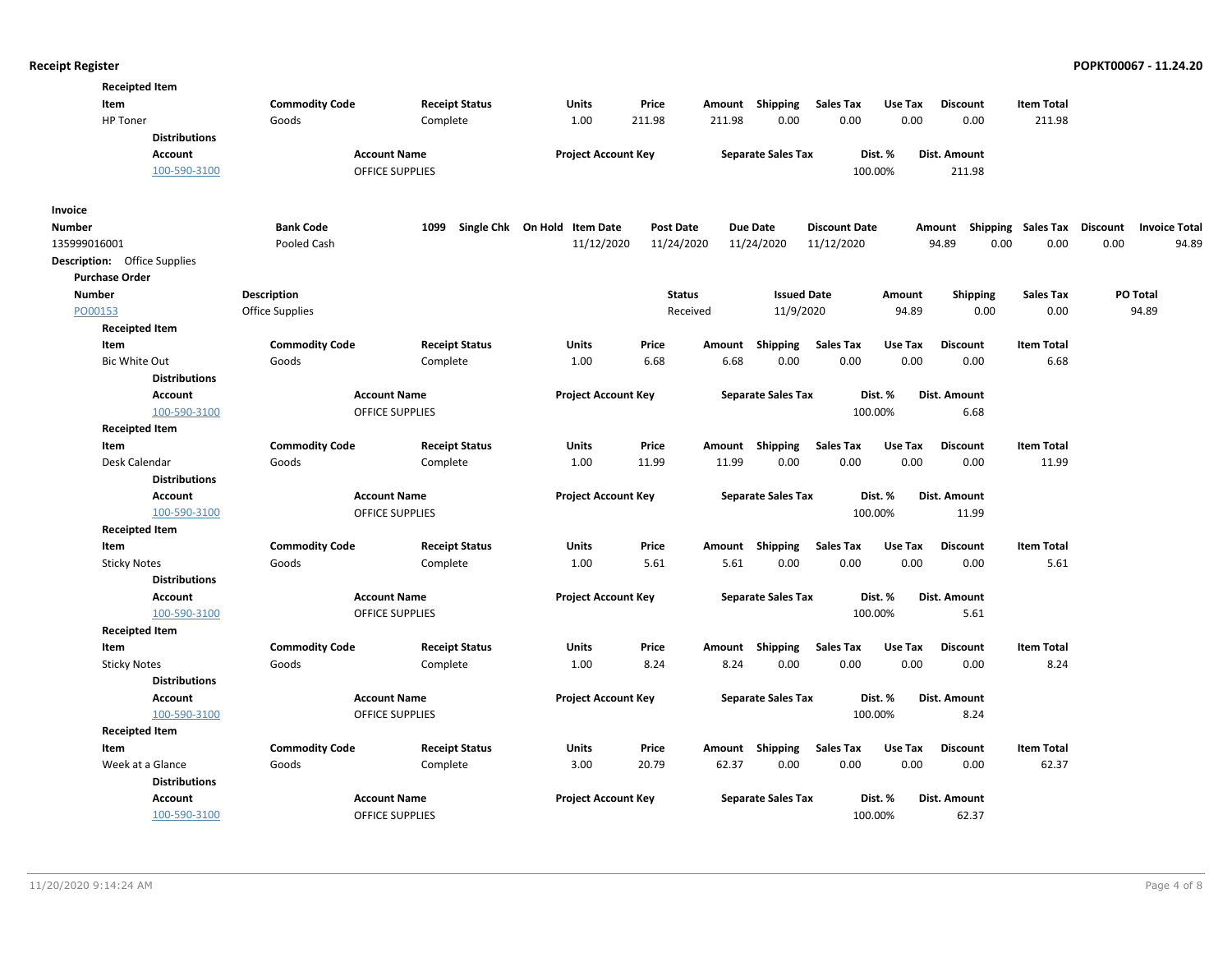| Invoice                             |                       |                       |                        |                              |                            |                  |        |                           |                      |                               |                           |                   |                       |                      |
|-------------------------------------|-----------------------|-----------------------|------------------------|------------------------------|----------------------------|------------------|--------|---------------------------|----------------------|-------------------------------|---------------------------|-------------------|-----------------------|----------------------|
| <b>Number</b>                       |                       | <b>Bank Code</b>      | 1099                   | Single Chk On Hold Item Date |                            | <b>Post Date</b> |        | <b>Due Date</b>           | <b>Discount Date</b> |                               | Amount Shipping           | Sales Tax         | Discount              | <b>Invoice Total</b> |
| 13600319001                         |                       | Pooled Cash           |                        |                              | 11/12/2020                 | 11/24/2020       |        | 11/24/2020                | 11/12/2020           | 113.96                        | 0.00                      | 0.00              | 0.00                  | 113.96               |
| <b>Description:</b> Office Supplies |                       |                       |                        |                              |                            |                  |        |                           |                      |                               |                           |                   |                       |                      |
| <b>Purchase Order</b>               |                       |                       |                        |                              |                            |                  |        |                           |                      |                               |                           |                   |                       |                      |
| <b>Number</b>                       |                       | <b>Description</b>    |                        |                              |                            | <b>Status</b>    |        | <b>Issued Date</b>        |                      | Amount                        | Shipping                  | <b>Sales Tax</b>  |                       | PO Total             |
| PO00155                             |                       | Office Supplies       |                        |                              |                            | Received         |        | 11/9/2020                 |                      | 113.96                        | 0.00                      | 0.00              |                       | 113.96               |
| <b>Receipted Item</b>               |                       |                       |                        |                              |                            |                  |        |                           |                      |                               |                           |                   |                       |                      |
| Item                                |                       | <b>Commodity Code</b> |                        | <b>Receipt Status</b>        | <b>Units</b>               | Price            |        | Amount Shipping           | <b>Sales Tax</b>     | Use Tax                       | <b>Discount</b>           | <b>Item Total</b> |                       |                      |
| CD/DVD Envelopes                    |                       | Goods                 | Complete               |                              | 4.00                       | 28.49            | 113.96 | 0.00                      | 0.00                 | 0.00                          | 0.00                      | 113.96            |                       |                      |
|                                     | <b>Distributions</b>  |                       |                        |                              |                            |                  |        |                           |                      |                               |                           |                   |                       |                      |
|                                     | Account               |                       | <b>Account Name</b>    |                              | <b>Project Account Key</b> |                  |        | <b>Separate Sales Tax</b> | Dist. %              |                               | Dist. Amount              |                   |                       |                      |
|                                     | 100-475-3100          |                       | <b>OFFICE SUPPLIES</b> |                              |                            |                  |        |                           | 100.00%              |                               | 113.96                    |                   |                       |                      |
| Invoice                             |                       |                       |                        |                              |                            |                  |        |                           |                      |                               |                           |                   |                       |                      |
| <b>Number</b>                       |                       | <b>Bank Code</b>      | 1099                   | Single Chk On Hold Item Date |                            | <b>Post Date</b> |        | <b>Due Date</b>           | <b>Discount Date</b> |                               | Amount Shipping Sales Tax |                   | <b>Discount</b>       | <b>Invoice Total</b> |
| 137235175001                        |                       | Pooled Cash           |                        |                              | 11/13/2020                 | 11/24/2020       |        | 11/24/2020                | 11/13/2020           | 149.46                        | 0.00                      | 0.00              | 0.00                  | 149.46               |
| <b>Description:</b> Office Supplies |                       |                       |                        |                              |                            |                  |        |                           |                      |                               |                           |                   |                       |                      |
| <b>Purchase Order</b>               |                       |                       |                        |                              |                            |                  |        |                           |                      |                               |                           |                   |                       |                      |
| <b>Number</b>                       |                       | <b>Description</b>    |                        |                              |                            | <b>Status</b>    |        | <b>Issued Date</b>        |                      | Amount                        | Shipping                  | <b>Sales Tax</b>  |                       | PO Total             |
| PO00158                             |                       | Office Supplies       |                        |                              |                            | Received         |        | 11/12/2020                |                      | 149.46                        | 0.00                      | 0.00              |                       | 149.46               |
| <b>Receipted Item</b>               |                       |                       |                        |                              |                            |                  |        |                           |                      |                               |                           |                   |                       |                      |
| Item                                |                       | <b>Commodity Code</b> |                        | <b>Receipt Status</b>        | Units                      | Price            | Amount | Shipping                  | <b>Sales Tax</b>     | Use Tax                       | <b>Discount</b>           | <b>Item Total</b> |                       |                      |
| <b>File Folders</b>                 |                       | Goods                 | Complete               |                              | 1.00                       | 16.37            | 16.37  | 0.00                      | 0.00                 | 0.00                          | 0.00                      | 16.37             |                       |                      |
|                                     | <b>Distributions</b>  |                       |                        |                              |                            |                  |        |                           |                      |                               |                           |                   |                       |                      |
|                                     | Account               |                       | <b>Account Name</b>    |                              | <b>Project Account Key</b> |                  |        | <b>Separate Sales Tax</b> | Dist. %              |                               | Dist. Amount              |                   |                       |                      |
|                                     | 100-400-3100          |                       | <b>OFFICE SUPPLIES</b> |                              |                            |                  |        |                           | 100.00%              |                               | 16.37                     |                   |                       |                      |
| <b>Receipted Item</b>               |                       |                       |                        |                              |                            |                  |        |                           |                      |                               |                           |                   |                       |                      |
| Item                                |                       | <b>Commodity Code</b> |                        | <b>Receipt Status</b>        | Units                      | Price            |        | Amount Shipping           | <b>Sales Tax</b>     | Use Tax                       | <b>Discount</b>           | <b>Item Total</b> |                       |                      |
| Toner                               |                       | Goods                 | Complete               |                              | 1.00                       | 133.09           | 133.09 | 0.00                      | 0.00                 | 0.00                          | 0.00                      | 133.09            |                       |                      |
|                                     | <b>Distributions</b>  |                       |                        |                              |                            |                  |        |                           |                      |                               |                           |                   |                       |                      |
|                                     | Account               |                       | <b>Account Name</b>    |                              | <b>Project Account Key</b> |                  |        | <b>Separate Sales Tax</b> | Dist. %              |                               | Dist. Amount              |                   |                       |                      |
|                                     | 100-400-3100          |                       | OFFICE SUPPLIES        |                              |                            |                  |        |                           | 100.00%              |                               | 133.09                    |                   |                       |                      |
| <b>Vendor Number</b>                | <b>Vendor Name</b>    |                       |                        |                              |                            |                  |        |                           |                      | <b>Vendor Total Discount:</b> |                           | 0.00              | <b>Invoice Total:</b> | 263.60               |
| 00826                               | PERSONALIZED PRINTING |                       |                        |                              |                            |                  |        |                           |                      |                               |                           |                   |                       |                      |
| Invoice                             |                       |                       |                        |                              |                            |                  |        |                           |                      |                               |                           |                   |                       |                      |
| <b>Number</b>                       |                       | <b>Bank Code</b>      | 1099                   | Single Chk On Hold Item Date |                            | <b>Post Date</b> |        | <b>Due Date</b>           | <b>Discount Date</b> |                               | Amount Shipping           | Sales Tax         | Discount              | <b>Invoice Total</b> |
| 106635                              |                       | Pooled Cash           |                        |                              | 10/27/2020                 | 11/24/2020       |        | 11/24/2020                | 10/27/2020           |                               | 65.40<br>0.00             | 0.00              | 0.00                  | 65.40                |
| <b>Description:</b> Envelopes       |                       |                       |                        |                              |                            |                  |        |                           |                      |                               |                           |                   |                       |                      |
| <b>Purchase Order</b>               |                       |                       |                        |                              |                            |                  |        |                           |                      |                               |                           |                   |                       |                      |
| <b>Number</b>                       |                       | <b>Description</b>    |                        |                              |                            | <b>Status</b>    |        | <b>Issued Date</b>        |                      | Amount                        | <b>Shipping</b>           | <b>Sales Tax</b>  |                       | PO Total             |
| PO00117                             |                       | Envelopes             |                        |                              |                            | Received         |        | 10/23/2020                |                      | 65.40                         | 0.00                      | 0.00              |                       | 65.40                |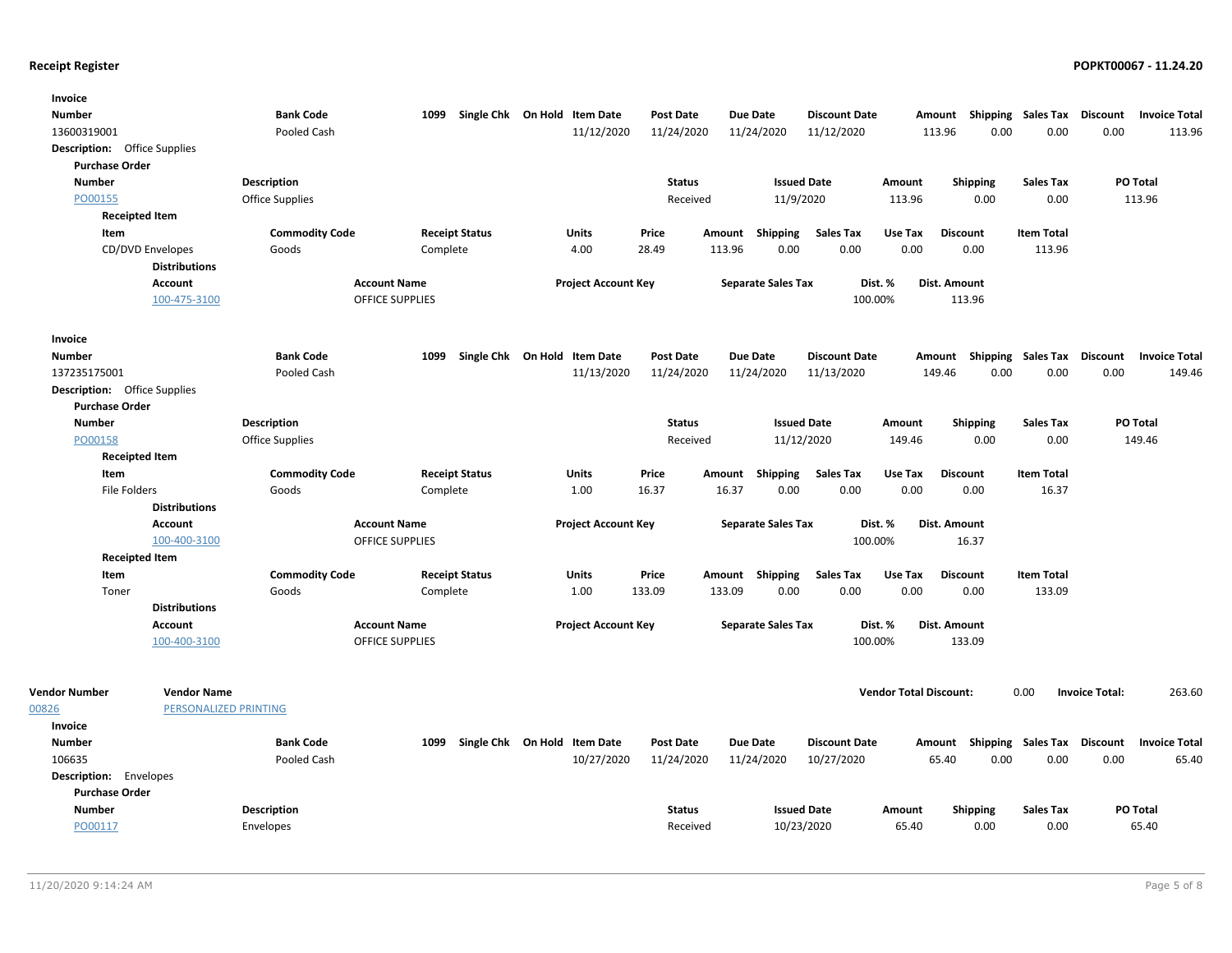| <b>Receipted Item</b>               |                                        |                        |                         |                       |                              |                  |          |                           |                      |                               |                                                  |                   |                       |                      |
|-------------------------------------|----------------------------------------|------------------------|-------------------------|-----------------------|------------------------------|------------------|----------|---------------------------|----------------------|-------------------------------|--------------------------------------------------|-------------------|-----------------------|----------------------|
| Item                                |                                        | <b>Commodity Code</b>  |                         | <b>Receipt Status</b> | Units                        | Price            |          | Amount Shipping           | <b>Sales Tax</b>     | Use Tax                       | <b>Discount</b>                                  | <b>Item Total</b> |                       |                      |
|                                     | Envelopes w/return address print Goods |                        | Complete                |                       | 1.00                         | 65.40            | 65.40    | 0.00                      | 0.00                 | 0.00                          | 0.00                                             | 65.40             |                       |                      |
|                                     | <b>Distributions</b>                   |                        |                         |                       |                              |                  |          |                           |                      |                               |                                                  |                   |                       |                      |
|                                     | <b>Account</b>                         |                        | <b>Account Name</b>     |                       | <b>Project Account Key</b>   |                  |          | <b>Separate Sales Tax</b> |                      | Dist. %                       | Dist. Amount                                     |                   |                       |                      |
|                                     | 100-435-3100                           |                        | <b>OFFICE SUPPLIES</b>  |                       |                              |                  |          |                           |                      | 100.00%                       | 65.40                                            |                   |                       |                      |
| Invoice                             |                                        |                        |                         |                       |                              |                  |          |                           |                      |                               |                                                  |                   |                       |                      |
| <b>Number</b>                       |                                        | <b>Bank Code</b>       | 1099                    |                       | Single Chk On Hold Item Date | <b>Post Date</b> |          | <b>Due Date</b>           | <b>Discount Date</b> |                               | Amount Shipping Sales Tax Discount               |                   |                       | <b>Invoice Total</b> |
| 106751                              |                                        | Pooled Cash            |                         |                       | 11/17/2020                   | 11/24/2020       |          | 11/24/2020                | 11/17/2020           |                               | 0.00<br>198.20                                   | 0.00              | 0.00                  | 198.20               |
| <b>Description:</b> Office Supplies |                                        |                        |                         |                       |                              |                  |          |                           |                      |                               |                                                  |                   |                       |                      |
| <b>Purchase Order</b>               |                                        |                        |                         |                       |                              |                  |          |                           |                      |                               |                                                  |                   |                       |                      |
| <b>Number</b>                       |                                        | <b>Description</b>     |                         |                       |                              | <b>Status</b>    |          | <b>Issued Date</b>        |                      | Amount                        | <b>Shipping</b>                                  | <b>Sales Tax</b>  |                       | PO Total             |
| PO00156                             |                                        | <b>Office Supplies</b> |                         |                       |                              |                  | Received | 11/9/2020                 |                      | 198.20                        | 0.00                                             | 0.00              |                       | 198.20               |
| <b>Receipted Item</b>               |                                        |                        |                         |                       |                              |                  |          |                           |                      |                               |                                                  |                   |                       |                      |
| Item                                |                                        | <b>Commodity Code</b>  |                         | <b>Receipt Status</b> | Units                        | Price            | Amount   | Shipping                  | <b>Sales Tax</b>     | Use Tax                       | <b>Discount</b>                                  | <b>Item Total</b> |                       |                      |
|                                     | Bus Cards- Patty Kreider               | Goods                  | Complete                |                       | 1.00                         | 52.25            | 52.25    | 0.00                      | 0.00                 | 0.00                          | 0.00                                             | 52.25             |                       |                      |
|                                     | <b>Distributions</b>                   |                        |                         |                       |                              |                  |          |                           |                      |                               |                                                  |                   |                       |                      |
|                                     | <b>Account</b>                         |                        | <b>Account Name</b>     |                       | <b>Project Account Key</b>   |                  |          | <b>Separate Sales Tax</b> |                      | Dist. %                       | Dist. Amount                                     |                   |                       |                      |
|                                     | 100-475-4350                           |                        | PRINTING                |                       |                              |                  |          |                           |                      | 100.00%                       | 52.25                                            |                   |                       |                      |
| <b>Receipted Item</b>               |                                        |                        |                         |                       |                              |                  |          |                           |                      |                               |                                                  |                   |                       |                      |
| Item                                |                                        | <b>Commodity Code</b>  |                         | <b>Receipt Status</b> | Units                        | Price            |          | Amount Shipping           | <b>Sales Tax</b>     | Use Tax                       | <b>Discount</b>                                  | <b>Item Total</b> |                       |                      |
| Envelopes - DA                      |                                        | Goods                  | Complete                |                       | 1.00                         | 145.95           | 145.95   | 0.00                      | 0.00                 | 0.00                          | 0.00                                             | 145.95            |                       |                      |
|                                     | <b>Distributions</b>                   |                        |                         |                       |                              |                  |          |                           |                      |                               |                                                  |                   |                       |                      |
|                                     | <b>Account</b>                         |                        | <b>Account Name</b>     |                       | <b>Project Account Key</b>   |                  |          | <b>Separate Sales Tax</b> |                      | Dist. %                       | Dist. Amount                                     |                   |                       |                      |
|                                     | 100-475-4350                           |                        | PRINTING                |                       |                              |                  |          |                           |                      | 100.00%                       | 145.95                                           |                   |                       |                      |
|                                     |                                        |                        |                         |                       |                              |                  |          |                           |                      |                               |                                                  |                   |                       |                      |
| <b>Vendor Number</b>                | <b>Vendor Name</b>                     |                        |                         |                       |                              |                  |          |                           |                      | <b>Vendor Total Discount:</b> |                                                  | 0.00              | <b>Invoice Total:</b> | 96.94                |
| 00478                               | <b>REINERT PAPER &amp; CHEMI</b>       |                        |                         |                       |                              |                  |          |                           |                      |                               |                                                  |                   |                       |                      |
| Invoice                             |                                        |                        |                         |                       |                              |                  |          |                           |                      |                               |                                                  |                   |                       |                      |
| <b>Number</b>                       |                                        | <b>Bank Code</b>       | 1099                    |                       | Single Chk On Hold Item Date | <b>Post Date</b> |          | Due Date                  | <b>Discount Date</b> |                               | Amount Shipping Sales Tax Discount Invoice Total |                   |                       |                      |
| 418062-1                            |                                        | Pooled Cash            |                         |                       | 11/10/2020                   | 11/24/2020       |          | 11/24/2020                | 11/10/2020           |                               | 96.94<br>0.00                                    | 0.00              | 0.00                  | 96.94                |
| Description: Microfiber Pads        |                                        |                        |                         |                       |                              |                  |          |                           |                      |                               |                                                  |                   |                       |                      |
| <b>Purchase Order</b>               |                                        |                        |                         |                       |                              |                  |          |                           |                      |                               |                                                  |                   |                       |                      |
| <b>Number</b>                       |                                        | <b>Description</b>     |                         |                       |                              | <b>Status</b>    |          | <b>Issued Date</b>        |                      | Amount                        | <b>Shipping</b>                                  | <b>Sales Tax</b>  |                       | PO Total             |
| PO00160                             |                                        | Microfiber Pads        |                         |                       |                              |                  | Received | 11/12/2020                |                      | 96.94                         | 0.00                                             | 0.00              |                       | 96.94                |
| <b>Receipted Item</b>               |                                        |                        |                         |                       |                              |                  |          |                           |                      |                               |                                                  |                   |                       |                      |
| Item                                |                                        | <b>Commodity Code</b>  |                         | <b>Receipt Status</b> | Units                        | Price            | Amount   | Shipping                  | <b>Sales Tax</b>     | Use Tax                       | <b>Discount</b>                                  | <b>Item Total</b> |                       |                      |
| Microfiber pads                     |                                        | Goods                  | Complete                |                       | 2.00                         | 48.47            | 96.94    | 0.00                      | 0.00                 | 0.00                          | 0.00                                             | 96.94             |                       |                      |
|                                     | <b>Distributions</b>                   |                        |                         |                       |                              |                  |          |                           |                      |                               |                                                  |                   |                       |                      |
|                                     | <b>Account</b>                         |                        | <b>Account Name</b>     |                       | <b>Project Account Key</b>   |                  |          | <b>Separate Sales Tax</b> |                      | Dist. %                       | Dist. Amount                                     |                   |                       |                      |
|                                     | 100-513-3320                           |                        | <b>JANITOR SUPPLIES</b> |                       |                              |                  |          |                           |                      | 100.00%                       | 96.94                                            |                   |                       |                      |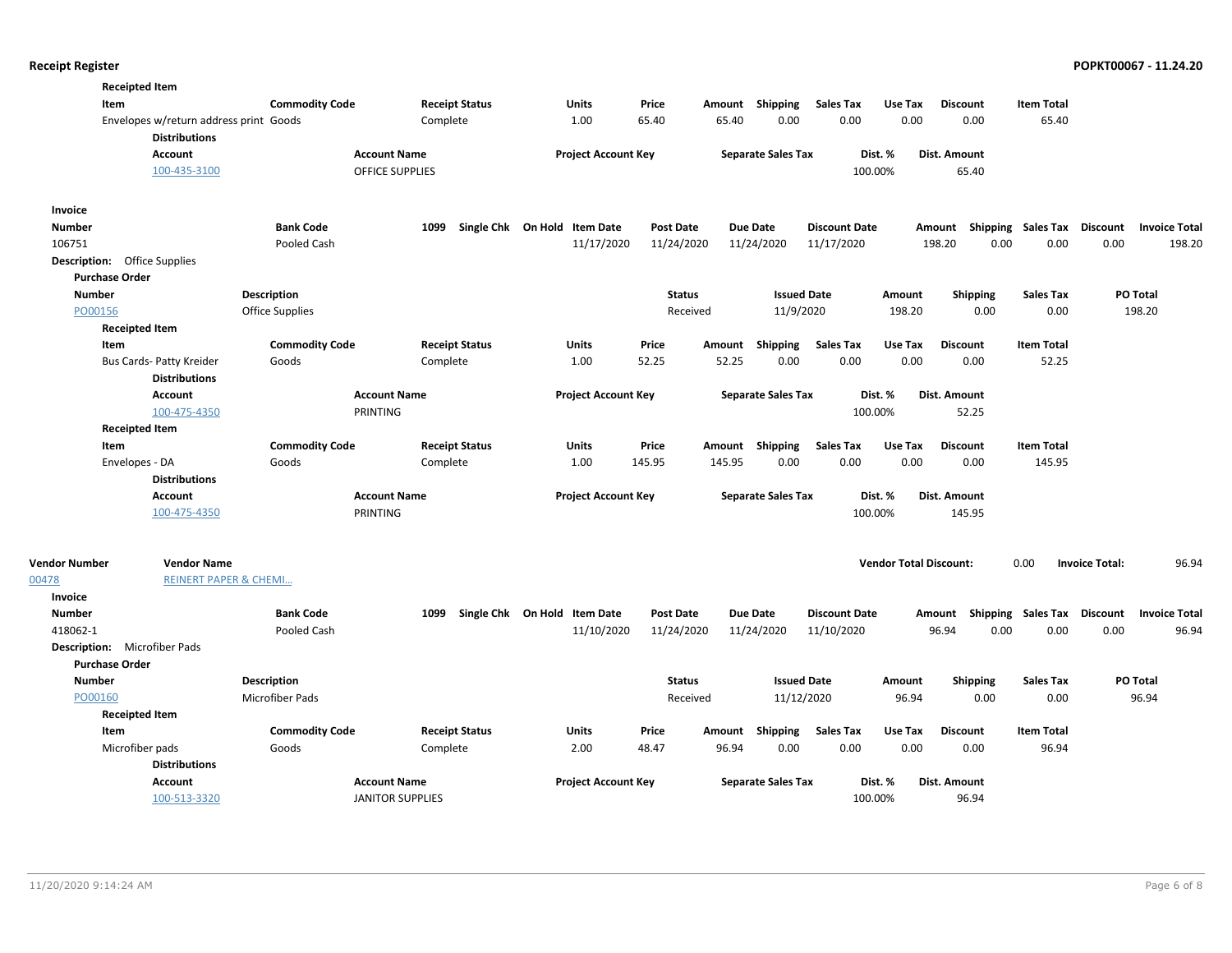|  |  | <b>Receipt Register</b> |
|--|--|-------------------------|
|--|--|-------------------------|

| <b>Vendor Number</b>                   | <b>Vendor Name</b>                       |                       |                         |                              |                            |        |                         |                 |                           |                      |          | <b>Vendor Total Discount:</b> |      | 0.00              | <b>Invoice Total:</b>          | 4,607.04             |
|----------------------------------------|------------------------------------------|-----------------------|-------------------------|------------------------------|----------------------------|--------|-------------------------|-----------------|---------------------------|----------------------|----------|-------------------------------|------|-------------------|--------------------------------|----------------------|
| 00494                                  | <b>SHI GOVERNMENT SOLUT</b>              |                       |                         |                              |                            |        |                         |                 |                           |                      |          |                               |      |                   |                                |                      |
| Invoice                                |                                          |                       |                         |                              |                            |        |                         |                 |                           |                      |          |                               |      |                   |                                |                      |
| <b>Number</b>                          |                                          | <b>Bank Code</b>      | 1099                    | Single Chk On Hold Item Date |                            |        | Post Date               | <b>Due Date</b> |                           | <b>Discount Date</b> |          | Amount                        |      |                   | Shipping Sales Tax Discount    | <b>Invoice Total</b> |
| GB00392090                             |                                          | Pooled Cash           |                         |                              | 11/16/2020                 |        | 11/24/2020              | 11/24/2020      |                           | 11/16/2020           |          | 4,607.04                      | 0.00 | 0.00              | 0.00                           | 4,607.04             |
| <b>Description:</b> MS Office Licenses |                                          |                       |                         |                              |                            |        |                         |                 |                           |                      |          |                               |      |                   |                                |                      |
| <b>Purchase Order</b>                  |                                          |                       |                         |                              |                            |        |                         |                 |                           |                      |          |                               |      |                   |                                |                      |
| <b>Number</b>                          |                                          | <b>Description</b>    |                         |                              |                            |        | <b>Status</b>           |                 | <b>Issued Date</b>        |                      | Amount   | <b>Shipping</b>               |      | <b>Sales Tax</b>  |                                | PO Total             |
| PO00161                                |                                          | MS Office Licenses    |                         |                              |                            |        | Received                |                 | 11/12/2020                |                      | 4,607.04 |                               | 0.00 | 0.00              |                                | 4,607.04             |
| <b>Receipted Item</b>                  |                                          |                       |                         |                              |                            |        |                         |                 |                           |                      |          |                               |      |                   |                                |                      |
| Item                                   |                                          | <b>Commodity Code</b> |                         | <b>Receipt Status</b>        | Units                      | Price  | Amount                  |                 | Shipping                  | Sales Tax            | Use Tax  | <b>Discount</b>               |      | <b>Item Total</b> |                                |                      |
|                                        | MS Office licenses for Laptops (CA Goods |                       | Complete                |                              | 12.00                      | 263.59 | 3,163.08                |                 | 0.00                      | 0.00                 | 0.00     | 0.00                          |      | 3,163.08          |                                |                      |
|                                        | <b>Distributions</b>                     |                       |                         |                              |                            |        |                         |                 |                           |                      |          |                               |      |                   |                                |                      |
|                                        | <b>Account</b>                           |                       | <b>Account Name</b>     |                              | <b>Project Account Key</b> |        |                         |                 | <b>Separate Sales Tax</b> |                      | Dist. %  | Dist. Amount                  |      |                   |                                |                      |
|                                        | 413-413-5720                             |                       | <b>OFFICE EQUIPMENT</b> |                              |                            |        |                         |                 |                           |                      | 100.00%  | 3,163.08                      |      |                   |                                |                      |
| <b>Receipted Item</b>                  |                                          |                       |                         |                              |                            |        |                         |                 |                           |                      |          |                               |      |                   |                                |                      |
| Item                                   |                                          | <b>Commodity Code</b> |                         | <b>Receipt Status</b>        | <b>Units</b>               | Price  | Amount                  |                 | Shipping                  | <b>Sales Tax</b>     | Use Tax  | <b>Discount</b>               |      | <b>Item Total</b> |                                |                      |
|                                        | Windows 10 Uprades for Laptops           | Goods                 | Complete                |                              | 12.00                      | 120.33 | 1,443.96                |                 | 0.00                      | 0.00                 | 0.00     | 0.00                          |      | 1,443.96          |                                |                      |
|                                        | <b>Distributions</b>                     |                       |                         |                              |                            |        |                         |                 |                           |                      |          |                               |      |                   |                                |                      |
|                                        | <b>Account</b>                           |                       | <b>Account Name</b>     |                              | <b>Project Account Key</b> |        |                         |                 | <b>Separate Sales Tax</b> |                      | Dist. %  | Dist. Amount                  |      |                   |                                |                      |
|                                        | 413-413-5720                             |                       | <b>OFFICE EQUIPMENT</b> |                              |                            |        |                         |                 |                           |                      | 100.00%  | 1,443.96                      |      |                   |                                |                      |
| <b>Packet Totals</b>                   |                                          |                       |                         |                              |                            |        |                         |                 |                           |                      |          |                               |      |                   |                                |                      |
| - 7                                    | Invoices: 14                             | Purchase Orders: 14   |                         |                              | Amount: 12,537.83          |        |                         |                 |                           | Tax: 0.00            |          | Discount: 0.00                |      |                   | <b>Total Amount: 12,647.83</b> |                      |
| <b>Vendors:</b>                        |                                          |                       |                         |                              |                            |        | <b>Shipping: 110.00</b> |                 |                           |                      |          |                               |      |                   |                                |                      |

### **Receipt Register POPKT00067 - 11.24.20**